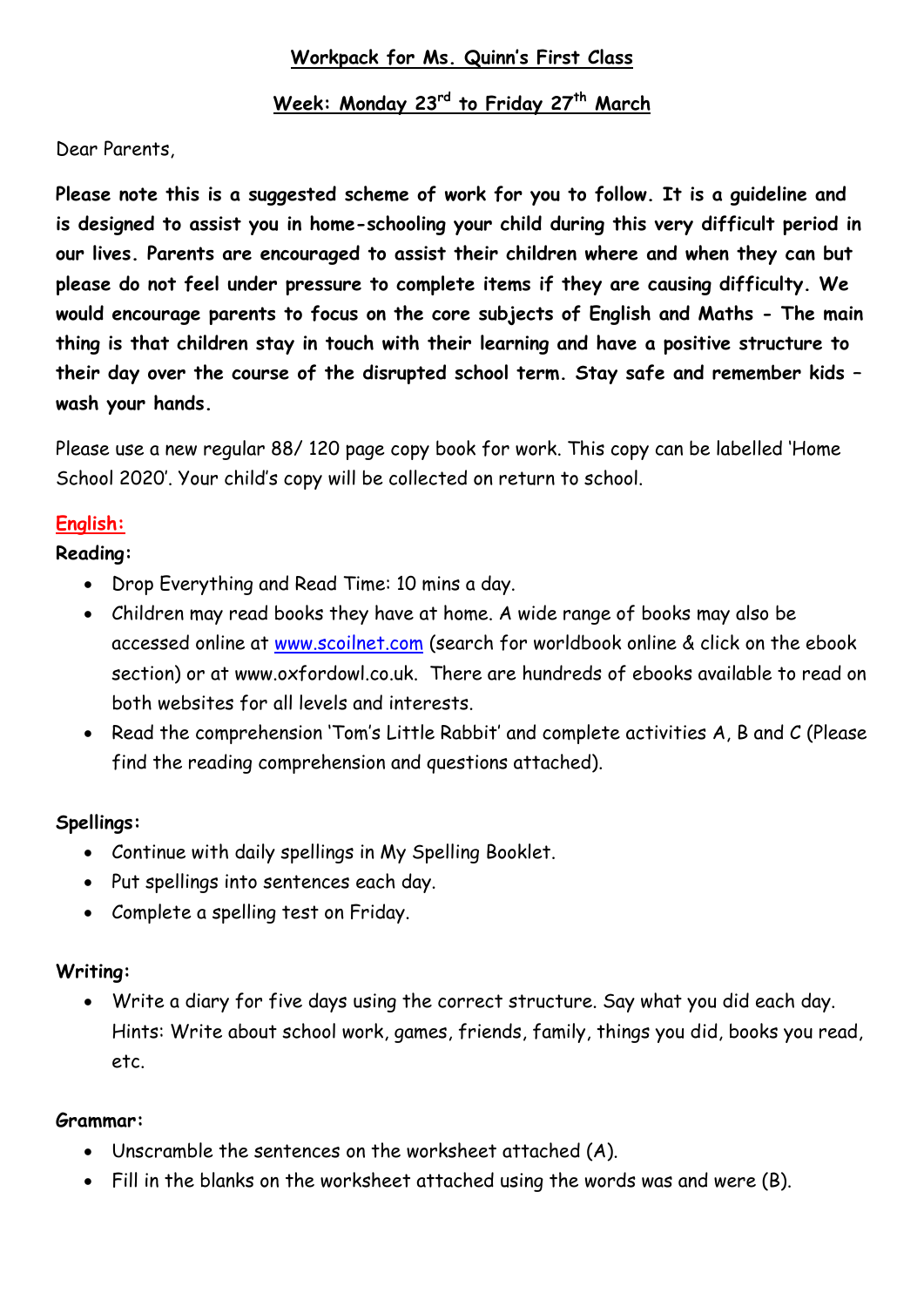#### **Phonics:**

- Identify as many words as possible from the word families, magic e with i, y, igh and ight (Words that end with these letters).
- Read the words on the worksheet attached. Use the code to colour the picture.

## **Maths:**

- Busy at Maths: Pages 93 95.
- Tables:  $6 6$ ,  $7 6$ ,  $8 6$ ,  $9 6$ ,  $10 6$ ,  $11 6$ ,  $12 6$ .
- Complete some fun maths activities on [www.topmarks.co.uk:](http://www.topmarks.co.uk/)
	- Daily 10 Level 1 Addition:
		- o Up to 25.
		- o Bonds to make 20.
		- o Missing numbers: Up to 20.

\* Please set the question interval to the setting of manual to allow your child the necessary time to complete the question \*

- Daily 10 Level 1 Ordering:
	- o Smallest First.
	- o Largest First.

Please set the question interval to the setting of manual to allow your child the necessary time to complete the question \*

• Place Value Basketball: Up to 19

## **Gaeilge:**

- Revise Poems: 'An Domhán Alla' agus 'Sa Phictiúrlann'.
- Read the conversation on page 98 of Abair Liom daily.
- Revise the vocabulary on pages 96 -97 of Abair Liom daily.

## **Science:**

- Read and examine the PowerPoint presentation 'Sunflower Life Cycle' (This PowerPoint presentation can be downloaded on www.Twinkl.ie. Apologies that I am unable to send it on as an attachment, but it will not allow me to do so. However, membership is free of charge for parents due to the current situation. Please note parental support will also be necessary in the delivery of this PowerPoint presentation).
- Complete the worksheet 'Plants Need…' (Please find attached).